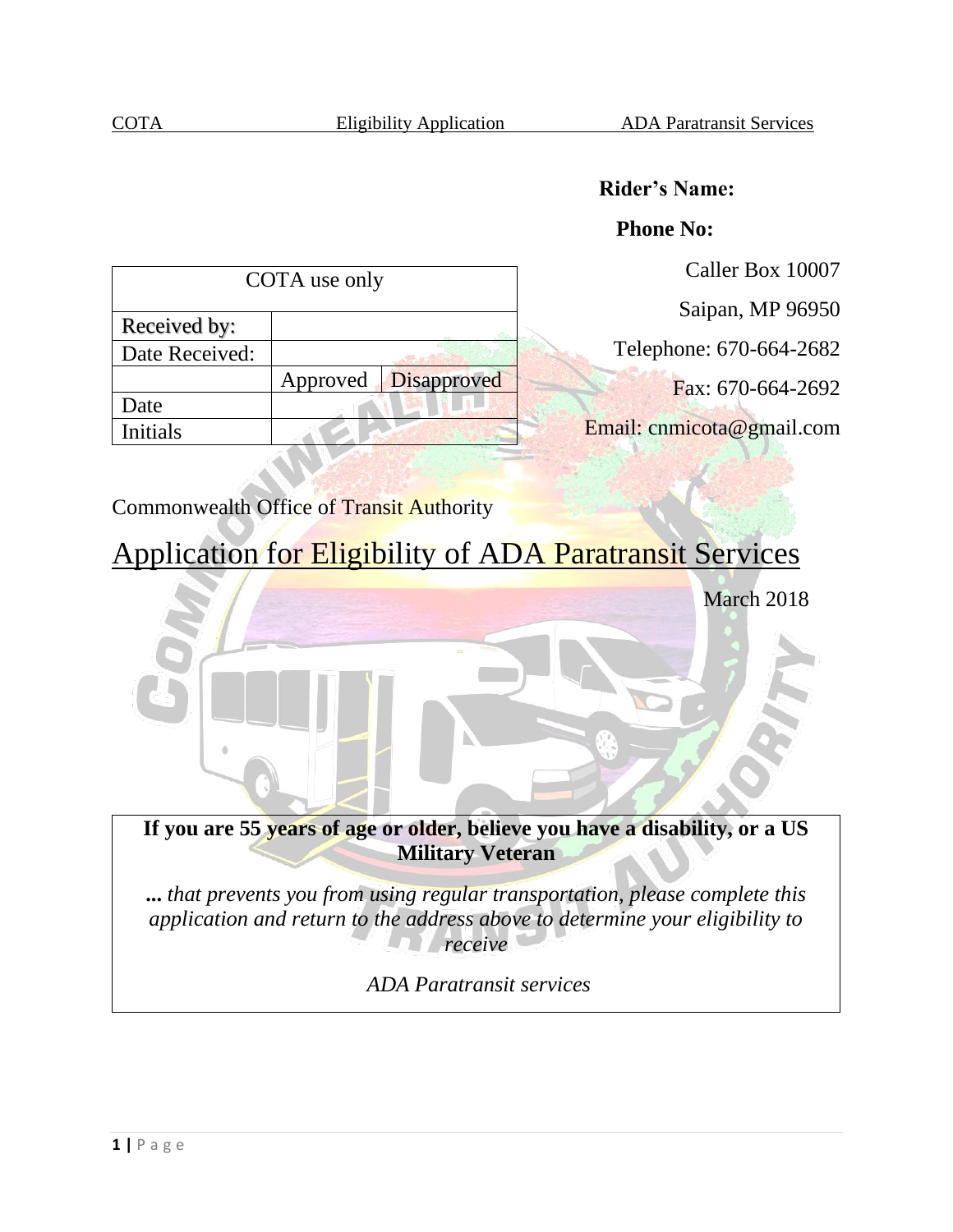The Federal Americans with Disabilities Act (ADA) requires comparable public transportation services for person with disabilities who are unable, because of their disability to use a regular transportation.

If you believe you have a disability that prevents you from using the regular public transportation, please complete this application and return it to the address below to determine your eligibility.

It is important that all parts of this application are completed. **You, the applicant, are responsible for the completing the entire application form.**

- COTA will review your application and follow-up as necessary to determine you eligibility for paratransit series.
- COTA will notify you within 15 days of receiving your completed application regarding your eligibility for paratransit services.

If you have not received a determination after 15 days of submitting your application, please call (670) 664-2682. If you are denied eligibility, you have a right to appeal the eligibility decision. Please contact COTA on the appeals process.

PLEASE SEND COMPLETED APPLICATIONS TO: COTA, Caller Box 10007. Saipan, MP 96950.

If you have questions regarding the eligibility application process, ADA Paratransit Service, or other transit matter, please call (670) 664 – 2682, fax 670-664-2692, send email to cnmicota@cota.gov.mp or visit our website at E O LA AUT

http://www.cota.gov.mp.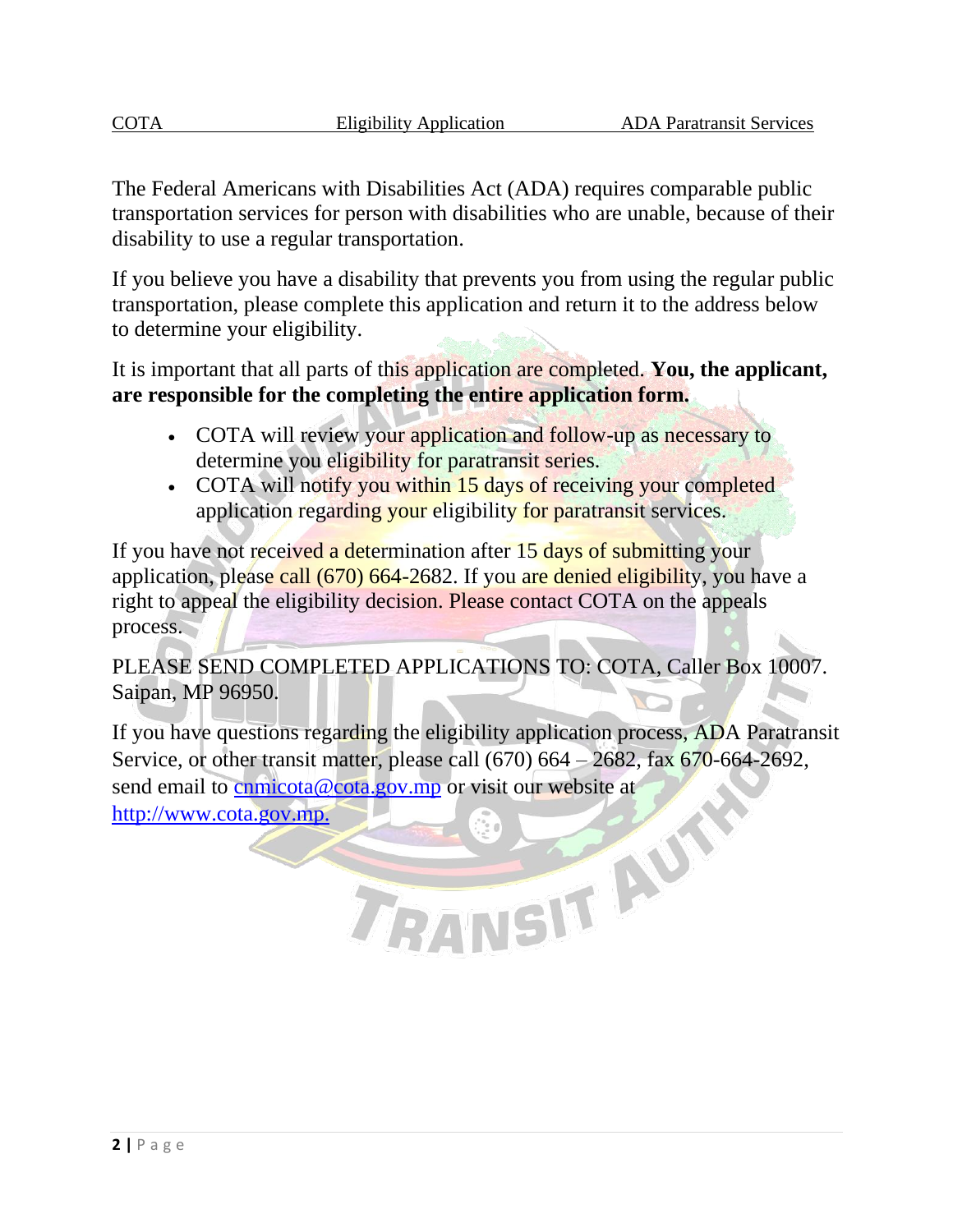|                                        | Commonwealth Office of Transit Authority                              |                                                                                           |
|----------------------------------------|-----------------------------------------------------------------------|-------------------------------------------------------------------------------------------|
|                                        |                                                                       | <b>Application of ADA Paratransit Service Eligibility</b>                                 |
| <b>First Time Applying</b>             | Renewal                                                               | Re-Applying                                                                               |
| <b>SECTION 1: Personal Information</b> |                                                                       |                                                                                           |
| Check 1: $\Box$ Mr.                    | Miss.<br>Mrs.                                                         | Other (Dr./Rev.,etc)                                                                      |
| Name:                                  |                                                                       |                                                                                           |
| Last                                   | First                                                                 | <b>Middle Initial</b>                                                                     |
| <b>Mailing Address</b>                 |                                                                       |                                                                                           |
|                                        | <b>Address</b><br>City                                                | Zip Code<br><b>State</b>                                                                  |
| Residence Address:                     |                                                                       |                                                                                           |
|                                        | Village<br><b>Street</b>                                              | House/Apt.#                                                                               |
| Date of Birth:                         | (mm/dd/yy)                                                            |                                                                                           |
| Phone: $(H)$ :                         | (W):                                                                  | (Cell):                                                                                   |
| Email Address:                         |                                                                       |                                                                                           |
| <b>Emergency Contact:</b>              | $\left( \begin{smallmatrix} 0 & 0 \\ 0 & 0 \end{smallmatrix} \right)$ |                                                                                           |
|                                        | Relationship:                                                         | Contact Number:                                                                           |
| regular transportation: _              | $\mathcal{L}$                                                         | 1. Please describe your disability and explain in detail how it prevents you from using   |
| 2. My condition is: $\Box$ Permanent   |                                                                       | $\Box$ Long-Term $\Box$ Temporary $\Box$<br>(Expected duration)                           |
|                                        |                                                                       | 3. Are there any other conditions that limit your ability to use the COTA Van? Yes or No. |
|                                        |                                                                       |                                                                                           |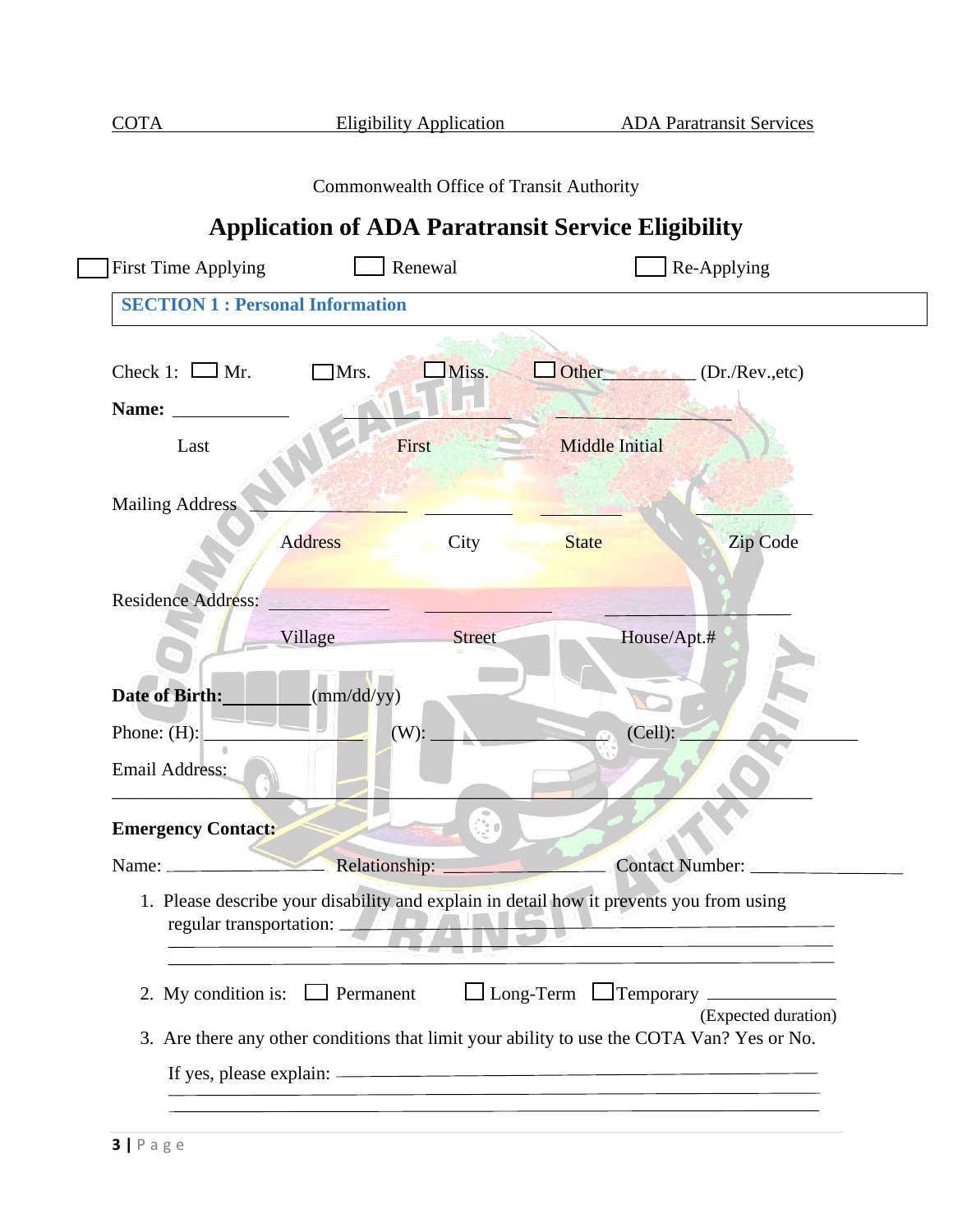|                  | <b>SECTION 2: Mobility Information</b>                                                                                                                              |                                                                                                                                                                                                                                |                                        |  |  |
|------------------|---------------------------------------------------------------------------------------------------------------------------------------------------------------------|--------------------------------------------------------------------------------------------------------------------------------------------------------------------------------------------------------------------------------|----------------------------------------|--|--|
|                  | Mobility: (Please check all that apply)                                                                                                                             |                                                                                                                                                                                                                                |                                        |  |  |
| $\Box$ Uses Cane |                                                                                                                                                                     | $\Box$ Uses Walker<br>$\Box$ Uses Crutches<br>$\Box$ Need to use lift instead of steps $\Box$ Requires Portable Oxygen $\Box$ Other                                                                                            | $\Box$ Uses a Service Animal           |  |  |
|                  | Wheelchair: $\Box$ Manual                                                                                                                                           | $\Box$ Motorized $\Box$ Multi-Wheel Scooter Length/Width: _____                                                                                                                                                                |                                        |  |  |
|                  |                                                                                                                                                                     | 1. Using mobility aid or on your own, how many blocks can you walk on level ground<br>(estimate 1 block = 500 feet)? Number of Blocks:                                                                                         |                                        |  |  |
|                  | travel?<br>$Yes \Box$                                                                                                                                               | 2. Do you require a Personal Care Attendant (PCA) or escort to accompany you when you<br>No <sub>1</sub>                                                                                                                       |                                        |  |  |
| 3.               | If you checked <b>YES</b> , please list the name(s) of your <b>PCA</b> (agency or escort):                                                                          |                                                                                                                                                                                                                                |                                        |  |  |
|                  | Name:                                                                                                                                                               | Address:                                                                                                                                                                                                                       | Telephone:                             |  |  |
|                  | Name:                                                                                                                                                               | Address: and the state of the state of the state of the state of the state of the state of the state of the state of the state of the state of the state of the state of the state of the state of the state of the state of t | Telephone:                             |  |  |
|                  | Name:                                                                                                                                                               | Address: Telephone:                                                                                                                                                                                                            |                                        |  |  |
|                  |                                                                                                                                                                     |                                                                                                                                                                                                                                |                                        |  |  |
| 4.               | Does your disability prevent you from getting to or from your house to your driveway?<br>if YES, please explain: (MUST COMPLETE)<br>No <sub>1</sub><br>$Yes\square$ |                                                                                                                                                                                                                                |                                        |  |  |
|                  |                                                                                                                                                                     |                                                                                                                                                                                                                                |                                        |  |  |
| 5.               | Can you climb three (3) steps without assistance? $\Box$ Yes $\Box$ No If NO, please explain:                                                                       |                                                                                                                                                                                                                                |                                        |  |  |
|                  |                                                                                                                                                                     |                                                                                                                                                                                                                                |                                        |  |  |
|                  |                                                                                                                                                                     | In case of the text of $\mathcal{L}$ and $\mathcal{L}$ and $\mathcal{L}$ and $\mathcal{L}$ and $\mathcal{L}$ and $\mathcal{L}$                                                                                                 | $-10$ $-0.000$ $-1.11$ $-1.11$ $-1.11$ |  |  |

6. Is your ability to travel or to wait outdoor affected by extreme hot or cold weather conditions? ⬜Yes ⬜ No If **YES,** please describe conditions you cannot tolerate. 

 $\blacksquare$ \_\_\_\_\_\_\_\_\_\_\_\_\_\_\_\_\_\_\_\_\_\_\_\_\_\_\_\_\_\_\_\_\_\_\_\_\_\_\_\_\_\_\_\_\_\_\_\_\_\_\_\_\_\_\_\_\_\_\_\_\_\_\_\_\_\_\_\_\_\_\_\_ \_\_\_\_\_\_\_\_\_\_\_\_\_\_\_\_\_\_\_\_\_\_**\_\_\_\_\_\_\_\_\_\_\_\_\_\_\_\_\_\_\_\_\_\_\_\_\_\_\_\_\_\_\_\_\_\_\_\_\_\_\_\_\_\_\_\_\_\_\_\_\_\_ \_\_\_\_\_\_\_\_\_\_\_\_\_\_\_\_\_\_\_\_\_\_\_\_\_\_\_\_\_\_\_\_\_\_\_\_\_\_\_\_\_\_\_\_\_\_\_\_\_\_\_\_\_\_\_\_\_\_\_\_\_\_\_\_\_\_\_\_\_\_\_\_**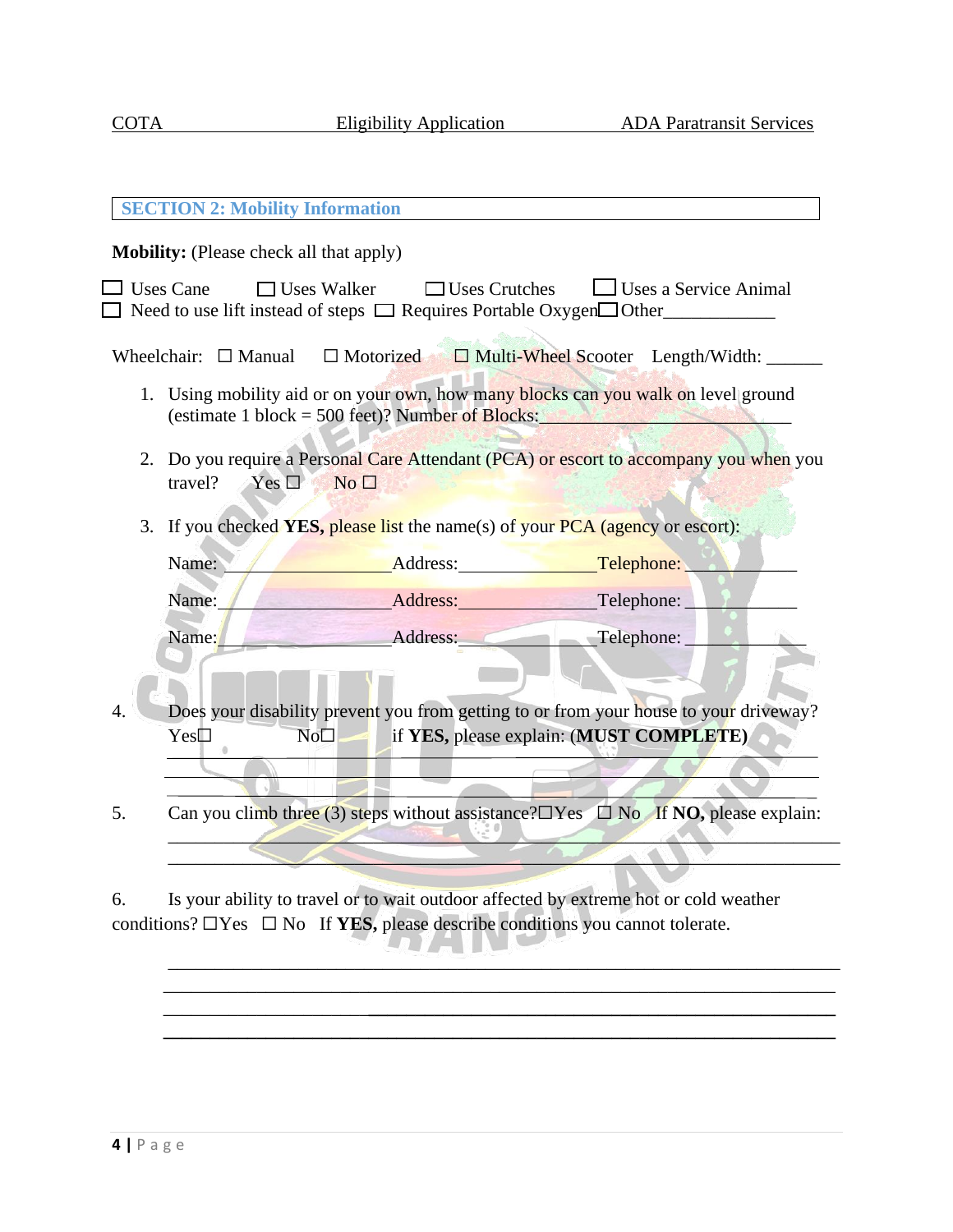|    | 7. Are you able to board or disembark from a COTA vehicle with a wheelchair lift?                                                                                                                                                                                                                                                                                                                                                                          |  |  |  |  |
|----|------------------------------------------------------------------------------------------------------------------------------------------------------------------------------------------------------------------------------------------------------------------------------------------------------------------------------------------------------------------------------------------------------------------------------------------------------------|--|--|--|--|
|    | $Yes\square$<br>$No\square$<br>If NO, please explain:                                                                                                                                                                                                                                                                                                                                                                                                      |  |  |  |  |
|    |                                                                                                                                                                                                                                                                                                                                                                                                                                                            |  |  |  |  |
|    | Are you able to get around independently without assistance?<br>8.<br>If NO, please explain:<br>No $\square$<br>$Yes\square$                                                                                                                                                                                                                                                                                                                               |  |  |  |  |
|    |                                                                                                                                                                                                                                                                                                                                                                                                                                                            |  |  |  |  |
| 9. | Are you able to ask for, understand and follow directions?<br>$Yes\Box$<br>No <sub>1</sub><br>If NO, please explain:                                                                                                                                                                                                                                                                                                                                       |  |  |  |  |
|    |                                                                                                                                                                                                                                                                                                                                                                                                                                                            |  |  |  |  |
|    | In order for COTA to evaluate your application, it is necessary to contact a healthcare<br>professional to verify the information that you have provided. Your signature on the<br>following page will provide the authorization.                                                                                                                                                                                                                          |  |  |  |  |
|    | Please list the names of a health care professional (licensed physician, therapist, social<br>worker, or nurse, or certified or registered specialist) designated by the applicant, who<br>may be contacted by COTA.                                                                                                                                                                                                                                       |  |  |  |  |
|    | Name of Health Care Professional:                                                                                                                                                                                                                                                                                                                                                                                                                          |  |  |  |  |
|    | <b>Office/Mailing Address:</b>                                                                                                                                                                                                                                                                                                                                                                                                                             |  |  |  |  |
|    |                                                                                                                                                                                                                                                                                                                                                                                                                                                            |  |  |  |  |
|    | I hereby certify that the information provided in this application is correct. I authorize the<br>release of information and photos to the Commonwealth Office of Transit Authority<br>(COTA). I also authorize COTA to contact the health care professional who completed<br>Section 3 of this section to release information regarding my disability to COTA. The<br>information about my disability will be used solely to determine my eligibility for |  |  |  |  |

paratransit services.

Print, Sign, and Date: \_\_\_\_\_\_\_\_\_\_\_\_\_\_\_\_\_\_\_\_\_\_\_\_\_\_\_\_\_\_\_\_\_\_\_\_\_\_\_\_\_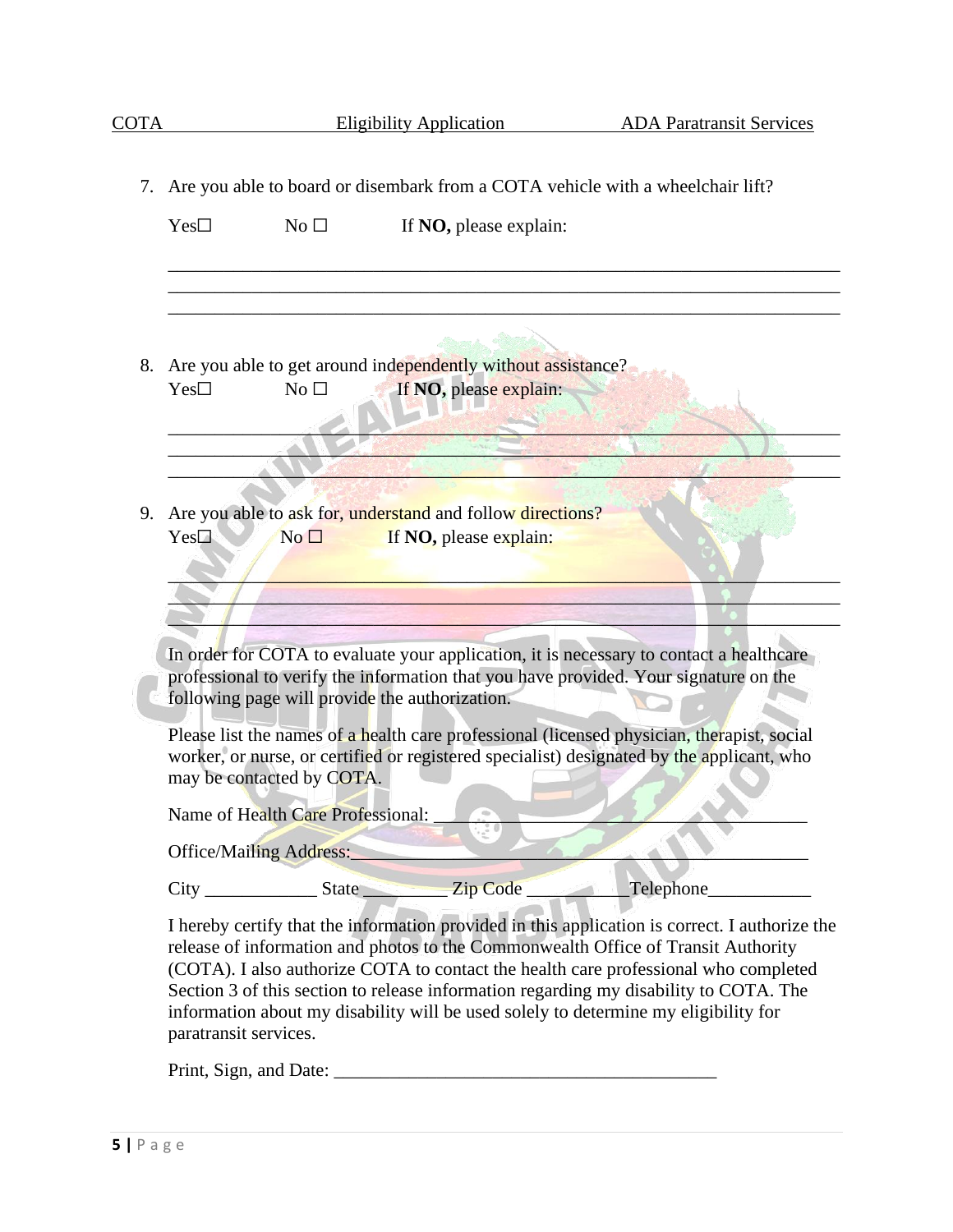| If you are not the applicant but have completed this application on the applicant's behalf, you<br>must provide the following information:                  |             |      |             |  |  |
|-------------------------------------------------------------------------------------------------------------------------------------------------------------|-------------|------|-------------|--|--|
|                                                                                                                                                             |             |      |             |  |  |
| Mailing Address: ________________City: ___________State___________Zip Code: _________                                                                       |             |      |             |  |  |
|                                                                                                                                                             |             |      |             |  |  |
| I hereby verify that to the best of my knowledge the information given above is correct and can<br>be verified by the applicant's health care professional. |             |      |             |  |  |
| Signature:                                                                                                                                                  |             | Date | (mm/dd/yyy) |  |  |
| Please give directions and draw a map to your residence in this space.                                                                                      |             |      |             |  |  |
|                                                                                                                                                             | TRANSIT AUT |      |             |  |  |

COTA Eligibility Application ADA Paratransit Services

*If you are 55 years old or older please stop here and submit the completed application to COTA*